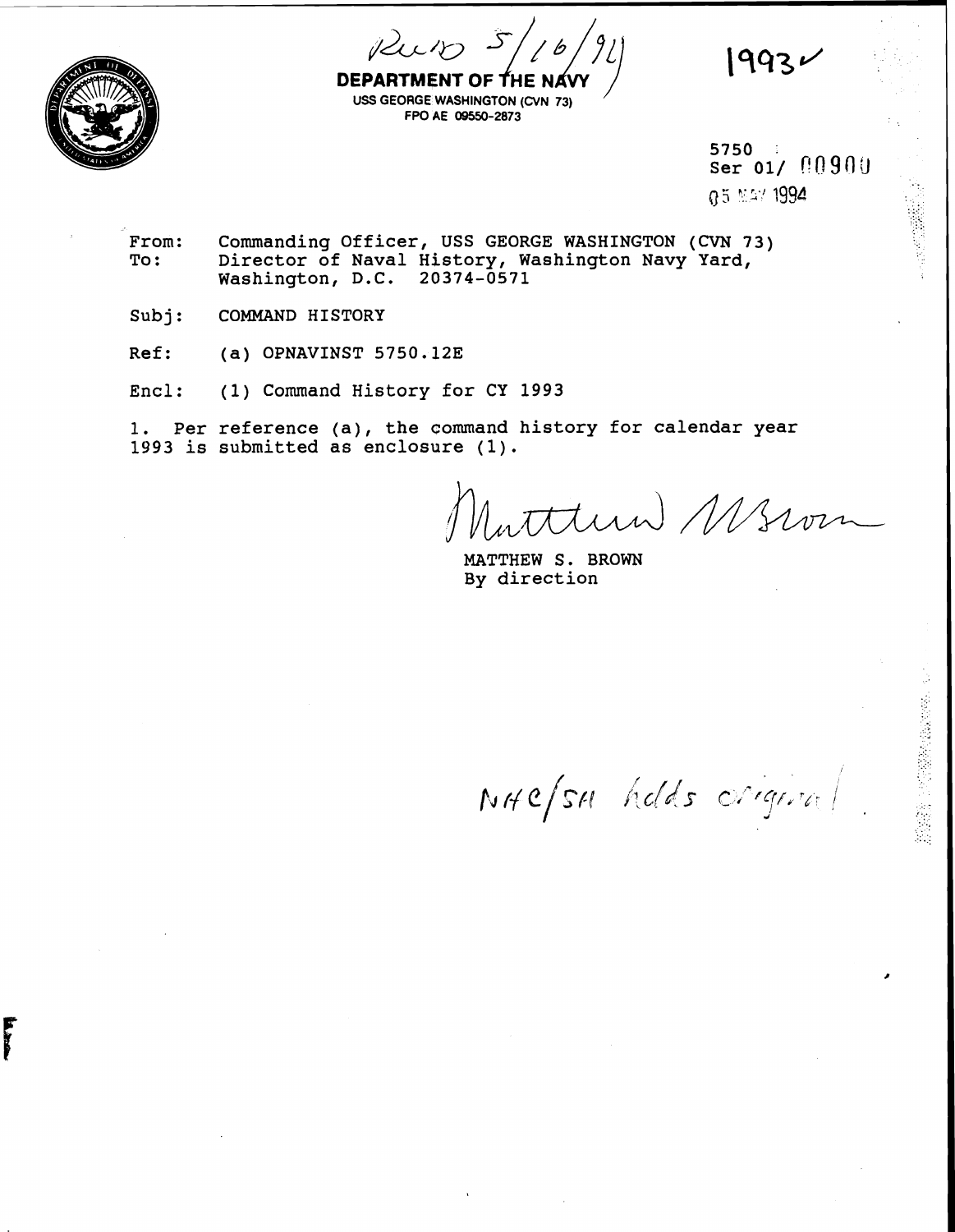## USS GEORGE WASHINGTON (CVN 73) COMMAND HISTORY, 1993

۰,

## COMMAND COMPOSITION AND ORGANIZATION

USS GEORGE WASHINGTON **(CVN 73),** sixth of the NIMITZ-class nuclearpowered aircraft carriers, was commissioned on July 4, 1992 at Naval Station Norfolk, Virginia. Home ported at Norfolk, she is an asset of Commander, Naval Air Force, U.S. htlantic Fleet under Vice Admiral Anthony A. Less, and an operational unit of the Second Fleet, under Vice Admiral William Flanagan.

Commanded by Captain Robert **6.** Sprigg who relieved Captain Robert M. Nutwell in January, GEORGE WASHINGTON is tasked with numerous missione, the primary one being to conduct sustained combat air In this role she serves as the flagship for the COMMANDER, GEORGE WASHINGTON BATTLE GROUP, commanded by Rear Admiral Alexander Krekich, who relieved Rear Admiral Michael A. McDevitt in August.

GEORGE WASHINGTON'S embarked air wing, Carrier Air Wing SEVEN, is commanded by Captain Stephen H. Baker. The air wing's task is to conduct sustained offensive air operations against land, surface, and sub-surface targets and to defend the battle group in support of assigned missions.

The air wing employs about 80 aircraft including: the F-14 (series) Tomcat fighter, flown by the VF-142 Ghostriders and the VF-143 Pukin' Dogs; the F/A 18 (series) Hornet strike-fighter, operated by the VFA-131 Wildcats and the VFA-136 Knighthawks; the A-6E Intruder medium attack aircraft, flown by the VA-34 Blue Blasters; the EA-6B Prowler electronic warfare aircraft, flown by the VAQ-140 Patriots; the S-3B Viking antisubmarine warfare aircraft flown by the VS-31 Topcats; the E-2C Hawkeye airborne early warning aircraft, flown by the VAW-121 Bluetails; the ES-38 Raven, flown by the Black Ravens; and the SH-3H Sea King helicopter, flown by the HS-5 Nightdippers. The tailcode for Carrier Air Wing SEVEN is "Alfa Golf."

In addition, GEORGE WASHINGTON serves as the base of operations for Commander Destroyer Squadron TWENTY SIX while at sea, and is being examined as a potential platform for joint operations with Army and Air Force aviation and ground units.

Enclosure (1)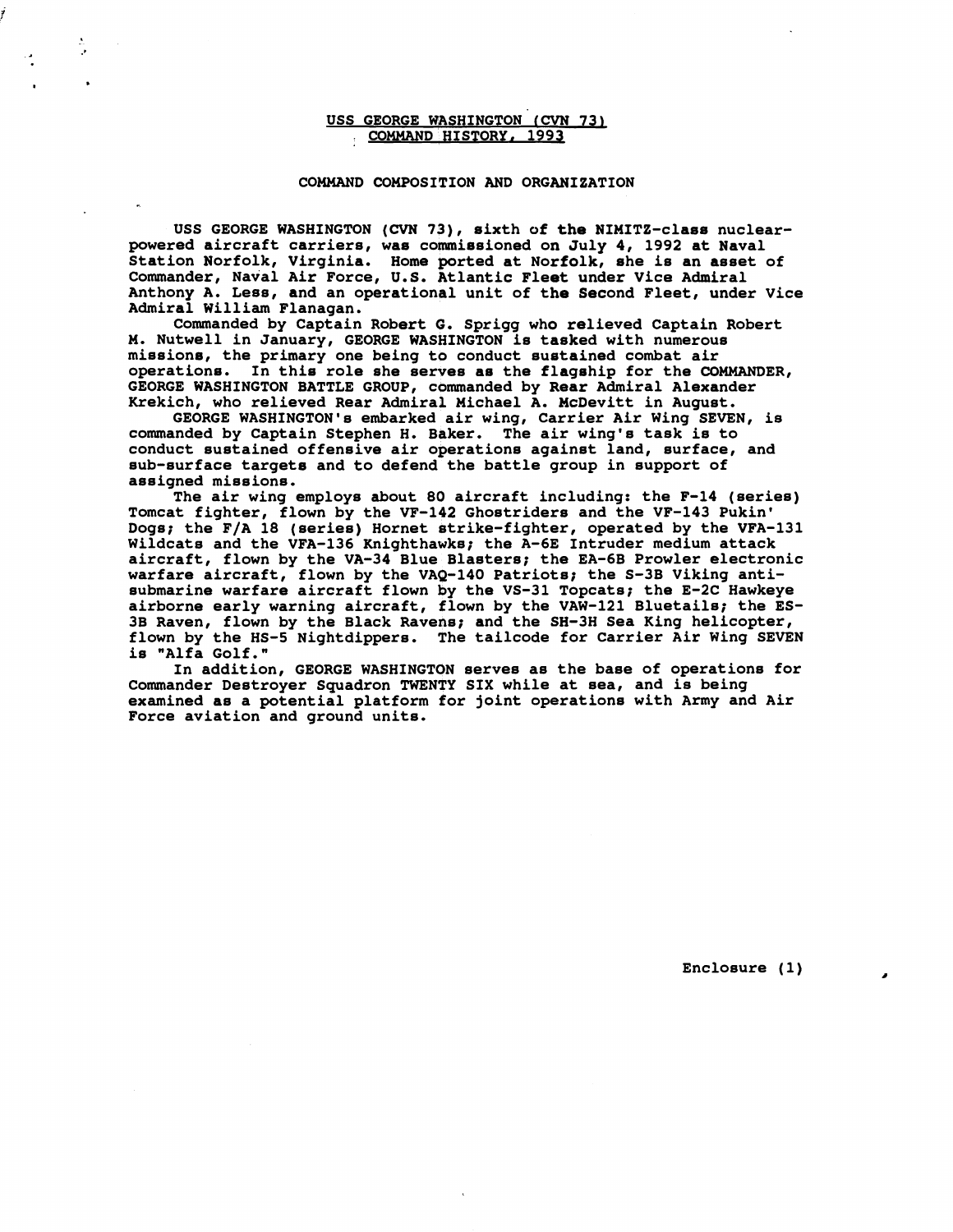# **USS GEORGE WASHINGTON Department Heads**

**CDR David M. Crocker Executive Officer** 

 $\frac{1}{\sqrt{2}}$ 

÷

 $\cdot$ 



**Reactor Officer Reactor Officer CRMD CRMD Engineering Medical Medical Dental Dental AIMD AIMD Navigator Weapdns**  Supply **SUPPLY Operat ions Operations Safety Deck Deck Training Training Legal Administration Communications** 

 $\mathbf{z}$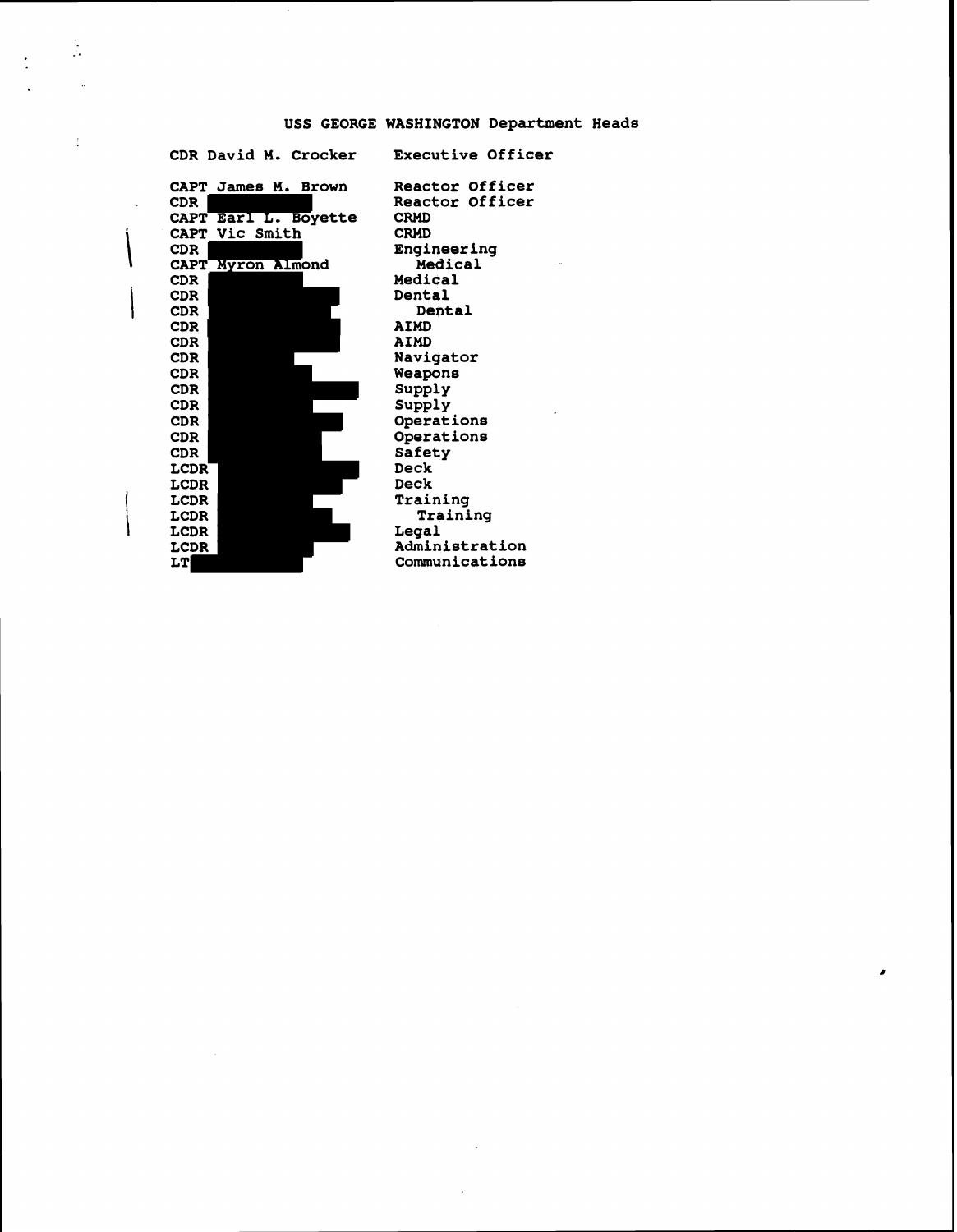#### **1993 CHRONOLOGY**

1 Jan 1 Inport at Newport News Shipbuilding and Drydock Company - **for a post shakedown cruise availability. 9 Jan Ship enters dry-dock at Newport News Shipbuilding 23 Jan CAPT Sprigg relieves CART Nutwell in a ceremony at LP2 on Naval Air Station Norfolk 15 Feb CAPT Sprigg participates in a George Washington parade**  in Alexandria, Va as a quest of honor. 25 Feb GW Band and Chorus perform at the VA Hospital<br>
27 Feb Ship undocks at Newport News<br>
10 Mar Adoption of Huntington Middle School in Newport News<br>
31 Mar - 02 Apr Nuclear Power Mobile Training Team aboard<br>
11 Apr Chor **25 Feb GW Band and Chorus perform at the VA Hospital 27 Feb Ship undocks at Newport News 10 Mar Adoption of Huntington Middle School in Newport News 31 Mar** - **02 Apr Nuclear Power Mobile Training Team aboard 27-28 Aprcomcrudesgru TWO visit QW, his flagship. -3 5-7 MayFast cruise at Newport News Shipbuilding 14-20 May Underway for sea trials in the VACAPES Op Area 26 May ADM Miller visits ship 1-15 June TSTA 1 inport phase**   $\Rightarrow$ **12 JuneClean the Bay Day around the Chesapeake Bay and Hampton Roads 16-30 June Underway for TSTA 1 with Air Wing SEVEN embarked in**  *S;3,* **the VACAPES Op Area 28-30 June NPMTT underway training**  2 July VADM Less holds all hands quarters on the hangar deck<br>and presents the ship with its second golden anchor.<br>3-4 July Open visiting for the holiday weekend<br>6 July GW Night at Harbor Park with the Norfolk Tides.<br>10 Jul **2 July VADM Less holds all hands quarters on the hangar deck and presents the ship with its second golden anchor. 3-4 July Open visiting for the holiday weekend 6 July GW Night at Harbor Park with the Norfolk Tides. 10 JulyCommand Picnic at Fleet Recreation Park and TSTA 4 evaluation. 21-22 July CAPSTONE embark 23-24 July White House Staff members embark 27-28 July White House Fellows embark -5 30 JulyADM Miller and the Ukrainian Minister of Defense fly aboard in TF/A-18's** 

**3 Aug Dependent's Cruise**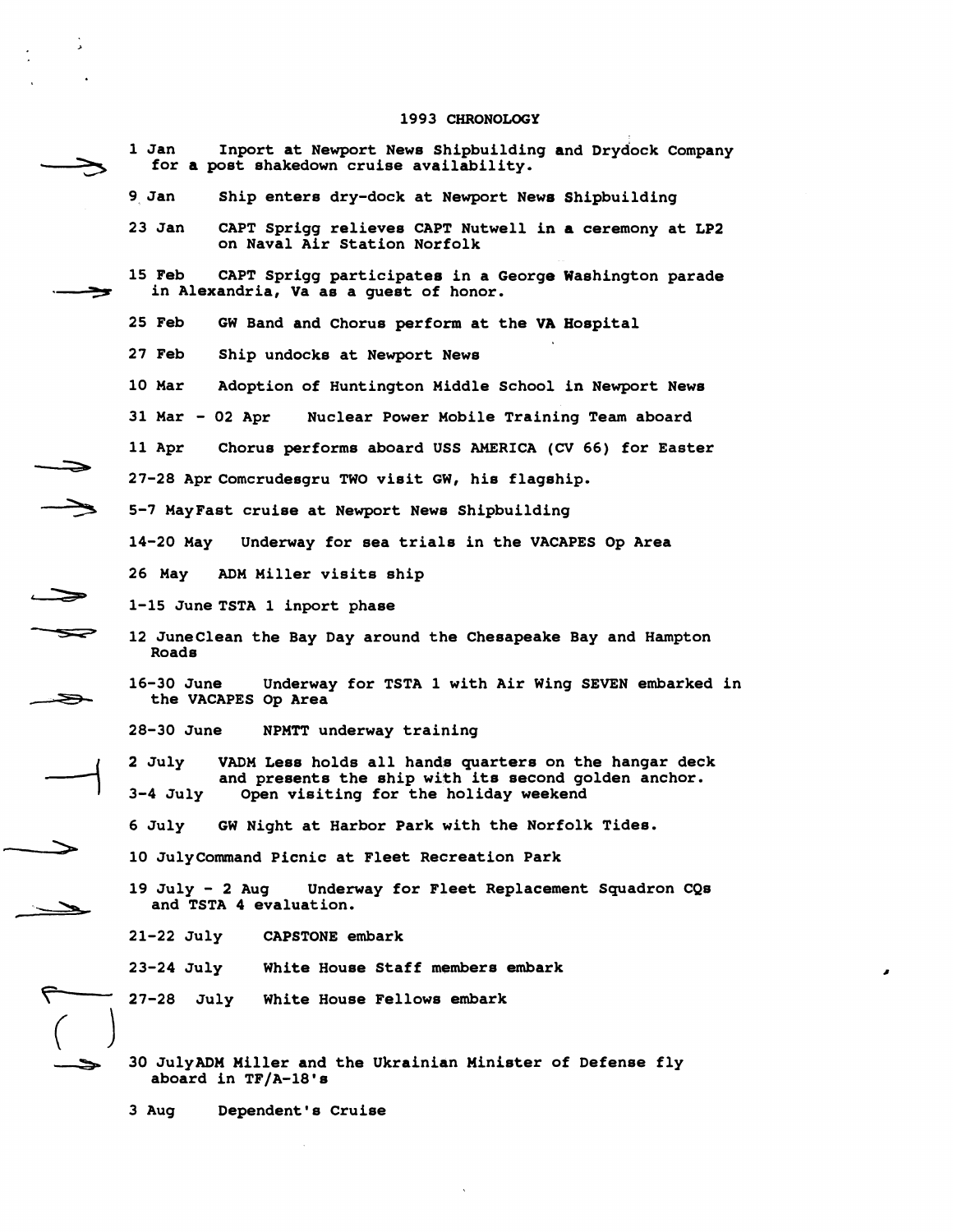- **9 Aug First Marine Detachment is established aboard**
- **12 Aug GWBATGRU (COMCRUDESGRU TWO) Change of Command on the flight deck, RADM Krekich relieves RADM McDevitt**
- 15 Aug Broadway musical review, "One Singular Sensation" **v staged in hangar bay 2.** 
	- Secretary Dalton (SECNAV) and ADM Mauz live on **NBC's Today Show on the flight deck.**
	- **17 Aug ADM Zumwalt and Congressman Young (FL) aboard for bone marrow type matching drive**
	- **24 Aug Underway in VACAPES Op Area for TSTA 2**
	- **23-27 Aug Supply Management Assist** -
	- %& **25-26 Aug Nashville Civic Leaders embark** .-
		- **2-7 Sep Inport Fort Lauderdale for open visiting in the afternoons and special tours in the morning.**
		- **3 Sep Reception for 300 guests on the hangar deck**
		- **8-14 Sep Underway for type training.**
		- **8-10 Sep Bronze Quarter joint exercise with USA, USMC, USAF units off the Carolina, Georgia and Florida coasts.**
		- **17 Sep USS ESSEX reunion tour for 300 people**
		- **21 Sep 1 Oct Underway for fleet replacement squadron CQs and TSTA 4 training**
		- **21-22 Sep Lawrence Livermore National Laboratory Group embark**
		- **25-26 sep Chicago Civic Leaders embark**
		- **26 Sep Congressional Black Caucus embark**
		- **29 Sep 1 Oct Underway NPMTT final visit prior to ORSE.**
		- **2 Oct 455th Bomb Group reunion tour for 300 people**
		- **14-21 Oct Underway VACAPES Op Area**
		- **19-21 Oct ORSE, VACAPES Op Area**
		- **30 Oct Family Halloween Party**
		- **1-5 Nov Underway, VACAPES Op Area for fleet CQs**
		- **1 Nov CNO embark for a look at Total Quality Leadership (TQL)**
		- **3-5 Nov 3M inspection**
		- **22 Nov Norfolk chapter of the Nationwide Executive Convention Liaison Council sponsored visit to GW**
		- **25 Nov Thanksgiving Dinner on the mess decks for dependents and members of local area boys and girls clubs.**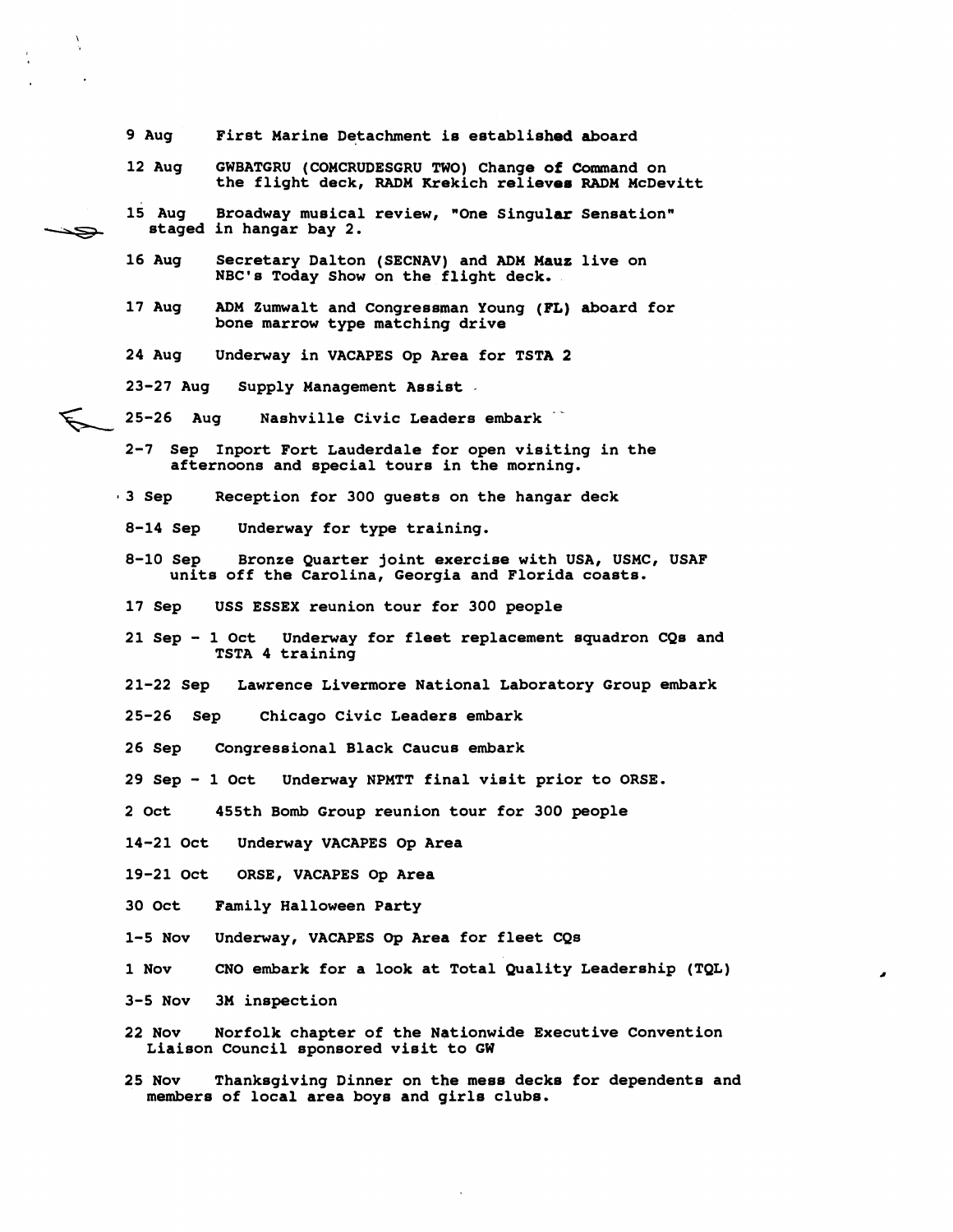**1 and 2 Dec Ship's Holiday Parties aboard the "Spirit of Norfolkn harbor cruise ship.** 

**7-16 Dec Underway VACAPES Og Area for TSTA 3 evaluation. 8-9 DecKanaae City Civic Leadera embark** 

 $\sim$   $\sim$ 

 $\bar{\mathbf{v}}$ 

10-11 Dec CODEL McNulty embark

 $\frac{\Lambda}{\Delta}$ 

 $\frac{a}{\sigma}$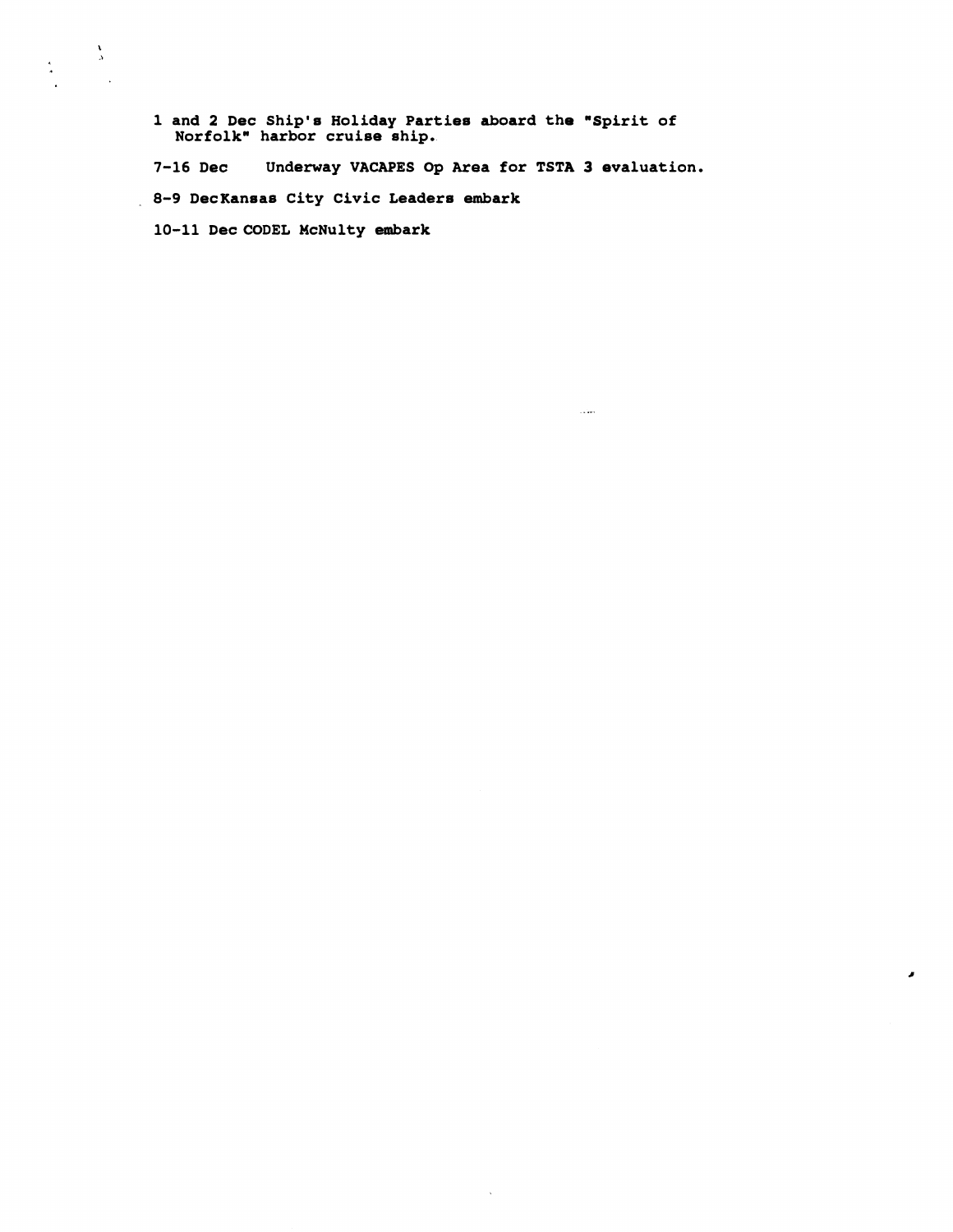#### **NARRATIVE**

GEORGE WASHINGTON began the new year in her birthplace, Newport News Shipbuilding and Drydock Company, in a poet shakedown cruise availability. While in the yards the crew was making preparations for a deployment that was potentially scheduled for as early as the Fall of 1993.

On January 23, 1993 CAPT Robert (Bob) G. Sprigg relieved CAPT Robert M. Nutwell in a ceremony held in hangar LP2 at the Naval Air Station, Norfolk. CAPT Sprigg soon discovered how popular the ship was with Virginians when he was asked to participate in the George Washington parade in Alexandria on February 15. Community involvement would continue to remain an important ingredient in the ship's routine through out the year.

While the band and chorus performed at many notable events during the year, one of the first occasions of 1993 to entertain was on February 25 for patients at the local Veterans Administration Hospital. This was followed up by an Easter sunrise performance aboard AMERICA for all Navy families and friends.

The period in the shipyard was ideal for involvement in other community relations projects as well such as sponsorship of the Huntington Middle School in Newport News. Crew members participated in tutorial programs, athletic events, field trips and a career fair.

Training wae a major thrust during the stay at Newport News, and for the Reactor Department, included a visit by the Nuclear Power Mobile Training Team (NPMTT). Crew qualifications were tested in a three day fast cruise starting on May 5 to ensure the ship was prepared to go to sea. On May 14, 1993 GEORGE WASHINGTON left the shipyard for sea trials and a return to her new home af NAVSTA, Norfolk on May 20.

The busy training and upkeep schedule continued with TSTA phase 1 inport, then underway off the virginia Capes in June for another visit by the NPMTT. Despite the hectic pace, the crew found time to help take care of  $\frac{1}{2}$  surroundings and participated in "Clean the Bay" day on June 12. He p<sub>nv</sub>ironment

The first half of the year was closed out by a visit from VADM Less, who presented the Captain and crew with the ship's second Golden Anchor award for retention.

The ship was opened to the general public for the Fourth of July weekend for visiting, a fitting introduction for the ship to the rest of the year. About 10,000 people toured in 2 days of open ship. The public got some more exposure to GW on July 6 when **MWR** sponsored a family night at the Norfolk Tides game at newly opened Harbor Park. The GW Chorus made an appearance in which they sang the National Anthem, the color guard carried the standards and the Captain made a presentation of a photo collage and ball caps to the owner and general manager. The week closed out with the ship's picnic at fleet recreation park in which **MWR** set up an extensive pig-roast buffet, inflatable "Fun Rooms" for the kids, and musical entertainment for the adults by the GW band.

Underway again on July 19 for a fleet carrier qualification (CQ) period, the ship was visited by numerous distinguished visitore including a CAPSTONE group on July 21-22, and the Ukrainian Minister of Defense, accompanied by **ADM** Miller on July 30.

Returning to port on August 2, the ship got underway again early the next morning for a dependents day cruise, marked by an aerial demonstration by **C\TW** 7 pilots, a large screen **TV** on the hangar deck and an extensive spread of picnic food items. EM3 took the opportunity to get married on the flight deck, another first for GW1

Another pre deployment item was completed and the GW family got bigger when our first Marine Detachment (MARDET) reported aboard on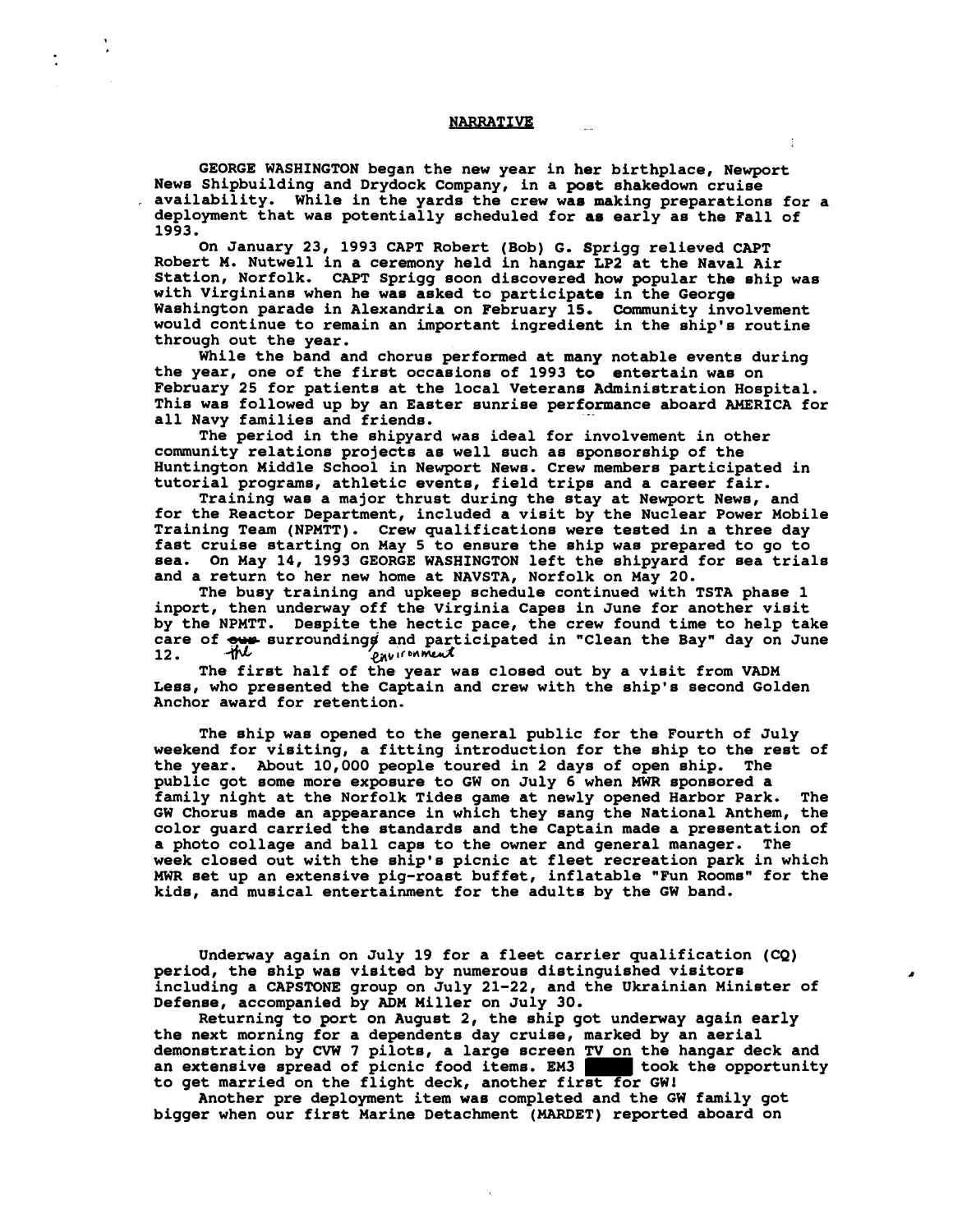August 9, fresh from a tour on JOHN F. KENNEDY. The extended GW family, including dependents, flag officers and local dignitaries were aboard on

August 12 as RADM McDevitt was relieved by RADM Krekich.<br>On August 15, the ship experienced the treat of "One-Singular<br>Sensation," a Broadway raview show, performed by the Broadway and On August 15, the ship experienced the treat of "One-Singular August 12 as RADM McDevitt<br>
On August 15, the ship<br>
Sensation," a Broadway rev<br>
Washington companies of Le<br>
Although it was a warm eve Although it was a warm evening, and the sound system was acting in a cranky way, the 1000 plus member audience of family-and friends enjoyed tunes and dance numbers from shows like: "A Chorus Line," "Westside Story," "Miss Saigon," and "Phantom of the Opera," to name a few.

**A** different media event took place the next morning as the Secretary of the Navy, the Honorable John Dalton, visited sailors on the mess decks at breakfast, and then conducted a live interview with Katie Couric and Bryant Gumble via satellite on the flight deck for NBC's Today Show.

Continuing on into the week, ADM Elmo Zumwalt and Congressman C.W. Bill Young from Florida visited the ship on August 17 while a bone marrow blood drive was being conducted in the medical department. A boy with leukemia and his sister toured the ship with the admiral and congressman and got to appear on the ship's SITE TV system.

The ship got underway again on August 24, with GWBATGRU embarked, for TSTA 2 in the Virginia Capes area, as well as a Supply Management Assessment and several large embark groups including two White House sponsored events. As the month drew to a close, GW proceeded to Florida and a port visit in Port Everglades.

While in Florida from September 2 until September 7 the ship was open to the public for three and one half days and was toured by over 30,000 people. In addition, a semi-formal sunset reception was held on the hangar deck on September 3 for 300 guests from the area including Navy League personnel, local elected officials and members of the diplomatic corps from the Miami area. Receptions were also held ashore on the nights of September 2, 4 and 5 for the Admiral, Captain, chief petty officers and enlisted men at various clubs and restaurants in the area. September 4 also found the GW Chorus singing the National Anthem at the Florida Marlins game.

Underway again on September 8 for type training, the ship and airwing participated in "Bronze Quarter," a joint exercise with the other services off the southeastern coast of the United States before returning to Norfolk for a brief week's visit on September 14 and a reunion tour for 300 sailors from the ex-USS ESSEX.

September 21 found GEORGE WASHINGTON supporting the fleet CQ needs in the Virginia Capes area, as well as continuing to conduct nightly embarks for civic and government officials, business leadere and dignitaries from around the country. The familiar faces of the NPMTT were again seen aboard as the Reactor Department made the final preparations for the ORSE inspection in October.

A brief inport period from October 1 through October 14 was marked by another series of tours including a reunion for another 300 visitors, this time from the 455th Bomber Group, famed for the raids on the Ploesti Oil Fields in World War 2.

ø

After getting underway on October 14 and taking on some ammunition from NITRO, the ship commenced the ORSE inspection on October 19 and passed with all colors flying in a happy return to Norfolk on October 21.

On October 27, the ship participated in the initial phases of an educational program that links classrooms across the country in a kind of electronic field trip. Sponsored and produced by a group called "Community Visions," the concept includes a video tour of the ship, and the second phase includes a chance to phone in questions to a designated